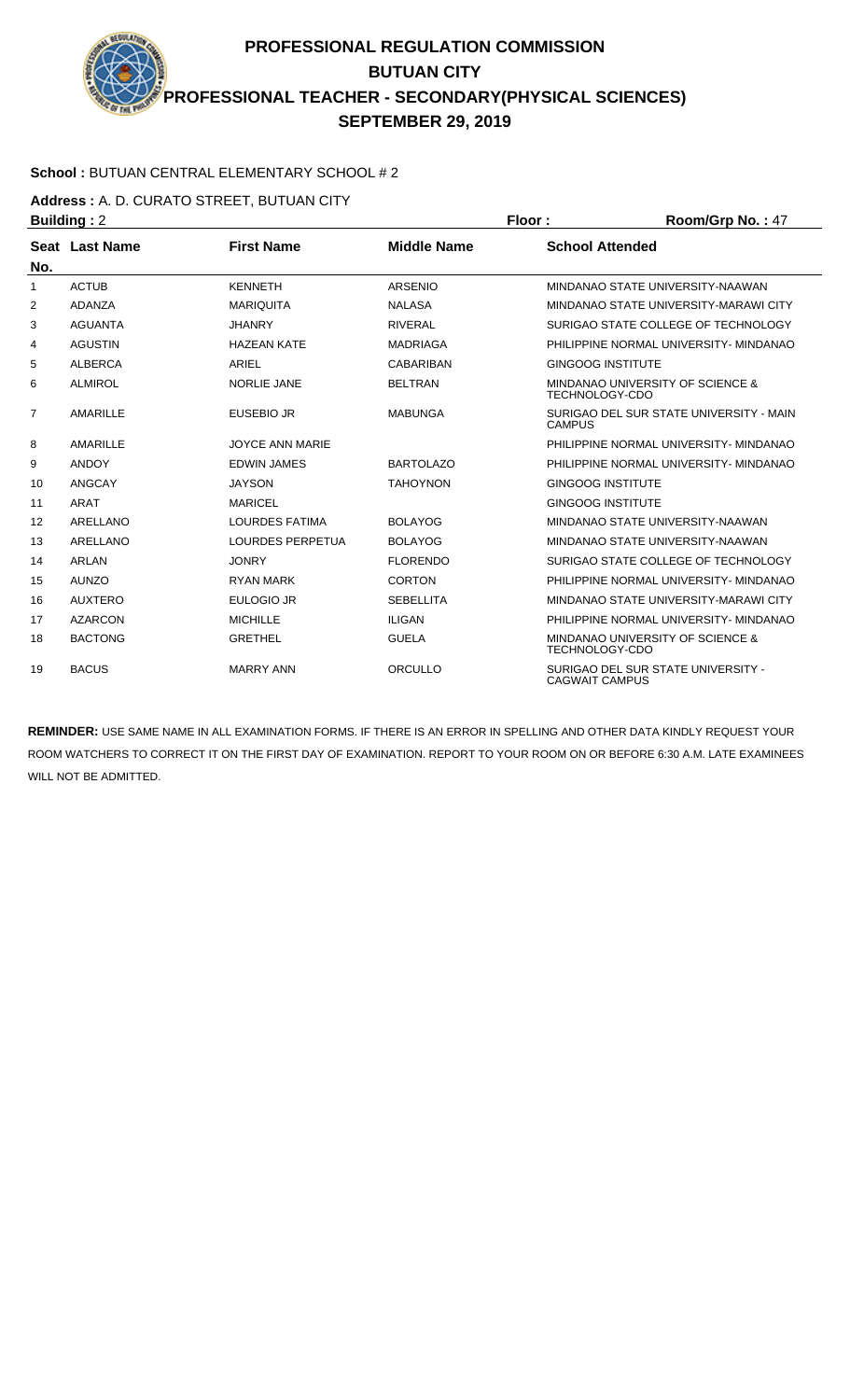### **School :** BUTUAN CENTRAL ELEMENTARY SCHOOL # 2

**Address :** A. D. CURATO STREET, BUTUAN CITY

| <b>Building: 2</b> |                   |                     |                    | Floor:<br>Room/Grp No.: 48                                 |  |
|--------------------|-------------------|---------------------|--------------------|------------------------------------------------------------|--|
|                    | Seat Last Name    | <b>First Name</b>   | <b>Middle Name</b> | <b>School Attended</b>                                     |  |
| No.                |                   |                     |                    |                                                            |  |
| 1                  | <b>BADILLES</b>   | LENY                | <b>SANOPAO</b>     | SAINT COLUMBAN COLLEGE-PAGADIAN CITY                       |  |
| 2                  | <b>BALDOZA</b>    | <b>APRIL MAE</b>    | LOPEZ              | PHILIPPINE NORMAL UNIVERSITY- MINDANAO                     |  |
| 3                  | <b>BARA-ACAL</b>  | <b>JAMALIYA</b>     | <b>BANTO</b>       | <b>GINGOOG INSTITUTE</b>                                   |  |
| 4                  | <b>BARAN</b>      | <b>MARY JANE</b>    | <b>CARIN</b>       | <b>GINGOOG INSTITUTE</b>                                   |  |
| 5                  | <b>BARRIOS</b>    | JUNIEL              | <b>DELIMA</b>      | PHILIPPINE NORMAL UNIVERSITY- MINDANAO                     |  |
| 6                  | <b>BARUNDAY</b>   | DAZIEL MAE          |                    | SIARGAO NATIONAL COLLEGE OF SCIENCE &<br><b>TECHNOLOGY</b> |  |
| $\overline{7}$     | <b>BATO</b>       | <b>RALP FERDIE</b>  | OMAS-AS            | SURIGAO STATE COLLEGE OF TECHNOLOGY                        |  |
| 8                  | <b>BAUTISTA</b>   | <b>ANNE MERYLL</b>  | <b>SARMIENTO</b>   | PHILIPPINE NORMAL UNIVERSITY- MINDANAO                     |  |
| 9                  | <b>BENIGNO</b>    | <b>KISSY MAY</b>    | <b>AGRAVANTE</b>   | MINDANAO UNIVERSITY OF SCIENCE &<br><b>TECHNOLOGY-CDO</b>  |  |
| 10                 | <b>BORGA</b>      | <b>MARY JECIEL</b>  | <b>AUTIDA</b>      | <b>GINGOOG INSTITUTE</b>                                   |  |
| 11                 | <b>BORJA</b>      | CHILO               | <b>DELIGERO</b>    | SAINT THERESA COLLEGE-TANDAG                               |  |
| 12                 | <b>BOTER</b>      | <b>BEBELYN</b>      | <b>ALECHA</b>      | SURIGAO DEL SUR STATE UNIVERSITY - LIANGA<br><b>CAMPUS</b> |  |
| 13                 | <b>BUCTUAN</b>    | <b>NICKSON</b>      | ENTEÑA             | NORTHEASTERN MINDANAO COLL.                                |  |
| 14                 | <b>BUDLAO</b>     | <b>ROWENA</b>       | <b>NALASA</b>      | <b>GINGOOG INSTITUTE</b>                                   |  |
| 15                 | <b>BULAWAN</b>    | <b>FLORDELYN</b>    | <b>ABARICO</b>     | SURIGAO STATE COLLEGE OF TECHNOLOGY                        |  |
| 16                 | <b>CABACTULAN</b> | <b>DIANA ROSE</b>   | <b>CAYUNA</b>      | <b>GINGOOG INSTITUTE</b>                                   |  |
| 17                 | <b>CABEROS</b>    | <b>DANIEL</b>       | <b>COMAINGKING</b> | PHILIPPINE NORMAL UNIVERSITY- MINDANAO                     |  |
| 18                 | <b>CALINGAO</b>   | <b>GRACELY NOVE</b> | <b>ALEJAN</b>      | MINDANAO STATE UNIVERSITY-NAAWAN                           |  |
| 19                 | CALLANO           | <b>KIMBERLY</b>     | <b>SAYA</b>        | PHILIPPINE NORMAL UNIVERSITY- MINDANAO                     |  |
|                    |                   |                     |                    |                                                            |  |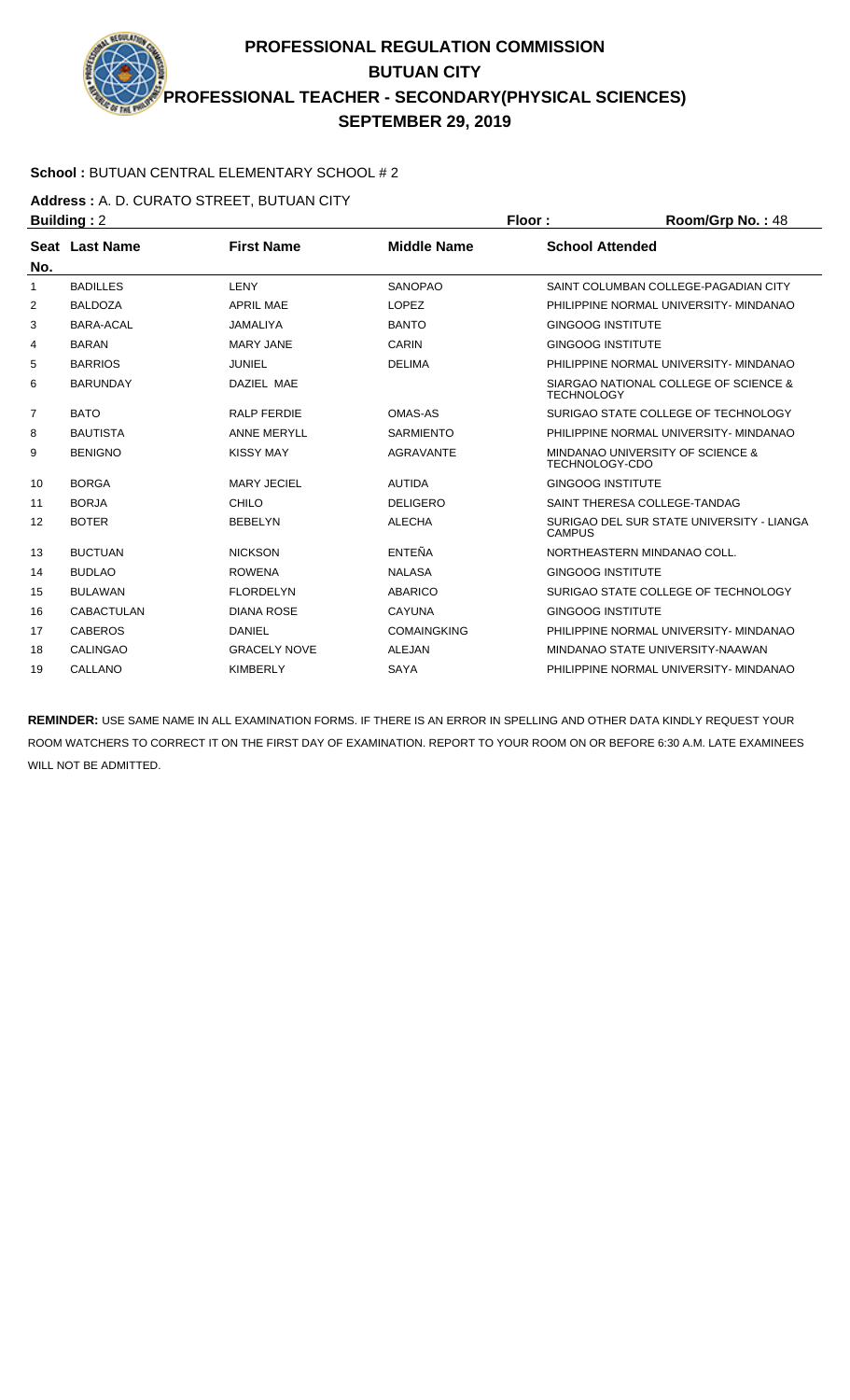### **School :** BUTUAN CENTRAL ELEMENTARY SCHOOL # 2

**Address :** A. D. CURATO STREET, BUTUAN CITY

| <b>Building: 2</b> |                   |                       |                    | Floor:                   | Room/Grp No.: 49                          |
|--------------------|-------------------|-----------------------|--------------------|--------------------------|-------------------------------------------|
|                    | Seat Last Name    | <b>First Name</b>     | <b>Middle Name</b> | <b>School Attended</b>   |                                           |
| No.                |                   |                       |                    |                          |                                           |
| 1                  | CALO              | <b>JELLY ANN</b>      | <b>TION</b>        | <b>GINGOOG INSTITUTE</b> |                                           |
| 2                  | CAMOCAMO          | <b>EMMANUEL JR</b>    | LADRA              | <b>GINGOOG INSTITUTE</b> |                                           |
| 3                  | CARBALLO          | MA. DIAREM            | <b>LAPLANA</b>     |                          | SURIGAO STATE COLLEGE OF TECHNOLOGY       |
| 4                  | CARLOTA           | <b>HAIRO MARK</b>     | <b>COMON</b>       | <b>TECHNOLOGY</b>        | SIARGAO NATIONAL COLLEGE OF SCIENCE &     |
| 5                  | CARRIDO           | <b>ELVIE GRACE</b>    | <b>QUIDET</b>      | <b>GINGOOG INSTITUTE</b> |                                           |
| 6                  | CASTULO           | <b>JAYLORD</b>        | <b>MANILHIG</b>    | <b>GINGOOG INSTITUTE</b> |                                           |
| 7                  | <b>COMON</b>      | <b>LIEZEL BERTLYN</b> | <b>DEGORIO</b>     |                          | SURIGAO STATE COLLEGE OF TECHNOLOGY       |
| 8                  | <b>CONCHA</b>     | <b>JULIETA</b>        | <b>SAMPUANG</b>    |                          | SURIGAO STATE COLLEGE OF TECHNOLOGY       |
| 9                  | <b>CONVERSION</b> | <b>JULIE</b>          | <b>RAVELO</b>      |                          | SURIGAO STATE COLLEGE OF TECHNOLOGY       |
| 10                 | COQUILLA          | <b>GREZILLE MAE</b>   | <b>IMBO</b>        | <b>FOUNDATION</b>        | DON JOSE ECLEO MEMORIAL EDUCATIONAL       |
| 11                 | CORDOVA           | <b>NICE DESTINY</b>   | <b>TAWAGON</b>     |                          | SURIGAO STATE COLLEGE OF TECHNOLOGY       |
| 12                 | <b>CORREOS</b>    | <b>PERRY</b>          | <b>AGUIPO</b>      | <b>CANTILAN CAMPUS</b>   | SURIGAO DEL SUR STATE UNIVERSITY -        |
| 13                 | <b>CORVERA</b>    | <b>RUBELYN</b>        | <b>MONTILLA</b>    | <b>CAMPUS</b>            | SURIGAO DEL SUR STATE UNIVERSITY - LIANGA |
| 14                 | COSTAN            | <b>JENELA</b>         | <b>MOLLANIDA</b>   |                          | SAINT THERESA COLLEGE-TANDAG              |
| 15                 | COYNO             | <b>MARIDITH</b>       | <b>GABITO</b>      |                          | SURIGAO STATE COLLEGE OF TECHNOLOGY       |
| 16                 | <b>CULMINAS</b>   | <b>FRECEL MAE</b>     | <b>ESPINOL</b>     |                          | SURIGAO STATE COLLEGE OF TECHNOLOGY       |
| 17                 | <b>CUTILLAS</b>   | <b>TEOFILO JR</b>     | <b>MACABANES</b>   | <b>GINGOOG INSTITUTE</b> |                                           |
| 18                 | <b>DACULO</b>     | <b>FELIPE JR</b>      | <b>CASTRO</b>      | <b>GINGOOG INSTITUTE</b> |                                           |
| 19                 | <b>DAYNOS</b>     | <b>HEIDY</b>          | <b>CAMUS</b>       | <b>GINGOOG INSTITUTE</b> |                                           |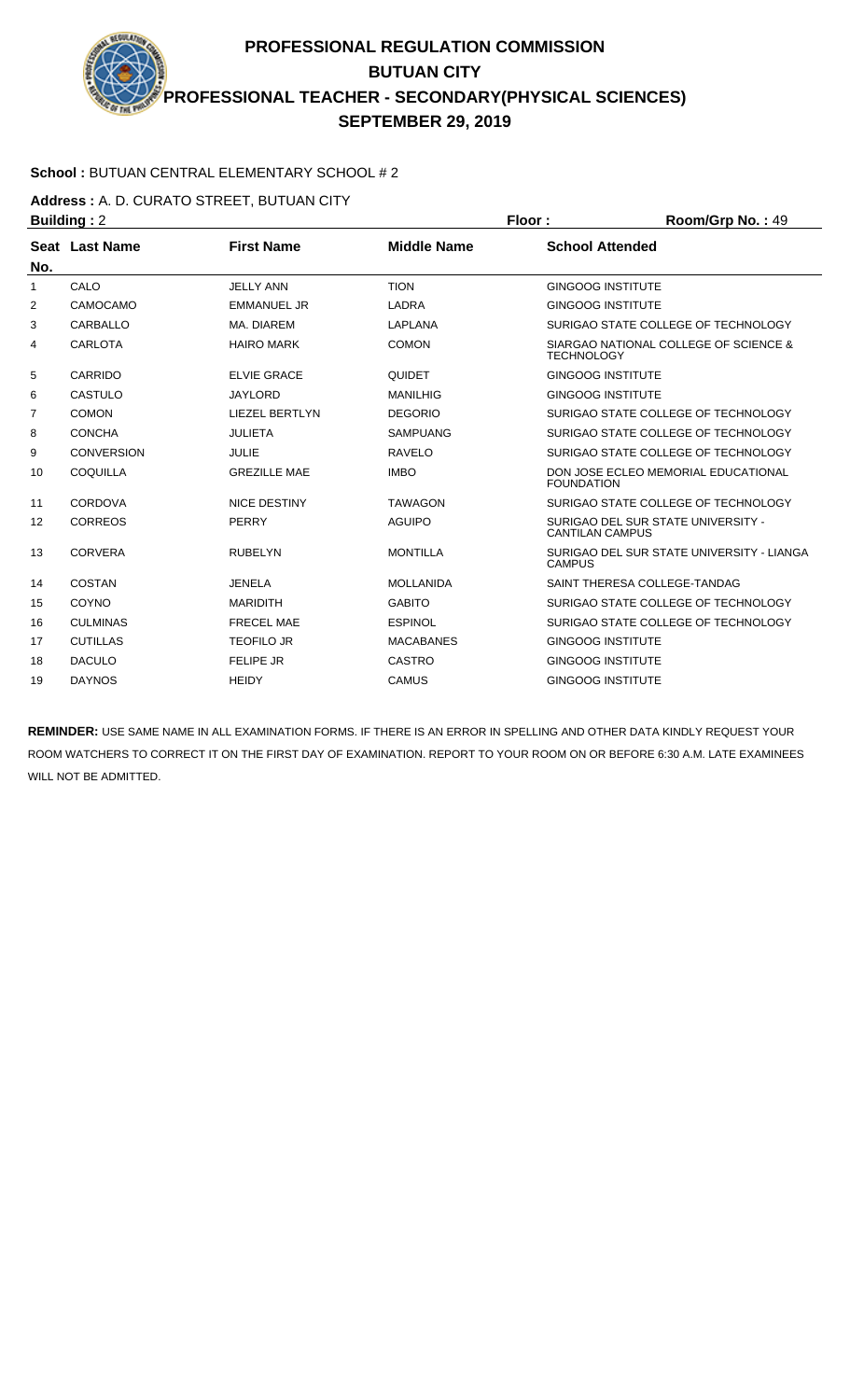### **School :** BUTUAN CENTRAL ELEMENTARY SCHOOL # 3

**Address :** A. D. CURATO STREET, BUTUAN CITY

|     | <b>Building: 3</b> |                       |                    | Floor:<br>Room/Grp No.: 50 |                                                                |  |
|-----|--------------------|-----------------------|--------------------|----------------------------|----------------------------------------------------------------|--|
|     | Seat Last Name     | <b>First Name</b>     | <b>Middle Name</b> | <b>School Attended</b>     |                                                                |  |
| No. |                    |                       |                    |                            |                                                                |  |
| 1   | DE-ARO             | <b>ERICA</b>          | <b>MAKILAN</b>     | <b>BAYAWAN</b>             | NEGROS ORIENTAL STATE UNIVERSITY (CVPC)-                       |  |
| 2   | <b>DELGADO</b>     | <b>JIRAH CLARISSA</b> | <b>ESPIEL</b>      |                            | SURIGAO STATE COLLEGE OF TECHNOLOGY                            |  |
| 3   | <b>DIMPAS</b>      | <b>RHEA SYLVIA</b>    | <b>CUABO</b>       |                            | PHILIPPINE NORMAL UNIVERSITY- MINDANAO                         |  |
| 4   | <b>DONOSO</b>      | CHERRY-ANN            | <b>SULAPAS</b>     |                            | SURIGAO STATE COLLEGE OF TECHNOLOGY                            |  |
| 5   | <b>DRAMAYO</b>     | <b>LAURENCE</b>       | <b>SAMANO</b>      |                            | SURIGAO STATE COLLEGE OF TECHNOLOGY                            |  |
| 6   | <b>EBOL</b>        | <b>MELANIE</b>        | <b>SOLIVERES</b>   | <b>FOUNDATION</b>          | DON JOSE ECLEO MEMORIAL EDUCATIONAL                            |  |
| 7   | <b>ELANO</b>       | <b>JOHN MICHAEL</b>   |                    | <b>GINGOOG INSTITUTE</b>   |                                                                |  |
| 8   | <b>EMBALSADO</b>   | <b>JEAN</b>           | <b>AVILA</b>       | <b>CAMPUS</b>              | SURIGAO DEL SUR STATE UNIVERSITY - LIANGA                      |  |
| 9   | <b>ERONG</b>       | <b>APPLEJHON</b>      | <b>CANTA</b>       |                            | SURIGAO STATE COLLEGE OF TECHNOLOGY                            |  |
| 10  | <b>ESPEJON</b>     | <b>GYPSY JHANE</b>    | ABADILLA           |                            | SURIGAO STATE COLLEGE OF TECHNOLOGY                            |  |
| 11  | <b>ESPINO</b>      | <b>MARIBETH</b>       | <b>SULAPAS</b>     | <b>TECHNOLOGY</b>          | SIARGAO NATIONAL COLLEGE OF SCIENCE &                          |  |
| 12  | <b>ESTORGIO</b>    | <b>AGNES</b>          | <b>ATICO</b>       |                            | HOLY CROSS COLLEGE OF CALINAN                                  |  |
| 13  | <b>FAUSTO</b>      | <b>JOINA GEN</b>      | <b>TACOLOY</b>     | <b>FOUNDATION</b>          | DON JOSE ECLEO MEMORIAL EDUCATIONAL                            |  |
| 14  | <b>FELECIO</b>     | <b>JOHN REY</b>       | <b>LIBATON</b>     |                            | SURIGAO STATE COLLEGE OF TECHNOLOGY                            |  |
| 15  | <b>FELICIA</b>     | <b>GERALD</b>         | <b>HITAAS</b>      |                            | <b>BOHOL ISLAND STATE UNIVERSITY</b><br>(FOR.CVSCAFT)-CANDIJAY |  |
| 16  | <b>FLORES</b>      | RODINE JAY            | <b>BUHISAN</b>     | <b>GINGOOG INSTITUTE</b>   |                                                                |  |
| 17  | <b>FUENTES</b>     | <b>LIZA</b>           | <b>BARSOBIA</b>    | <b>GINGOOG INSTITUTE</b>   |                                                                |  |
| 18  | <b>GALIGAO</b>     | <b>RITA MAE</b>       | <b>CALUNIA</b>     |                            | SURIGAO STATE COLLEGE OF TECHNOLOGY                            |  |
| 19  | GAÑA               | <b>EMALYN</b>         | <b>PORTA</b>       |                            | <b>SAN NICOLAS COLLEGE</b>                                     |  |
| 20  | <b>GAVIOLA</b>     | <b>WILVEN LLOYD</b>   | <b>POJAS</b>       |                            | PHILIPPINE NORMAL UNIVERSITY- MINDANAO                         |  |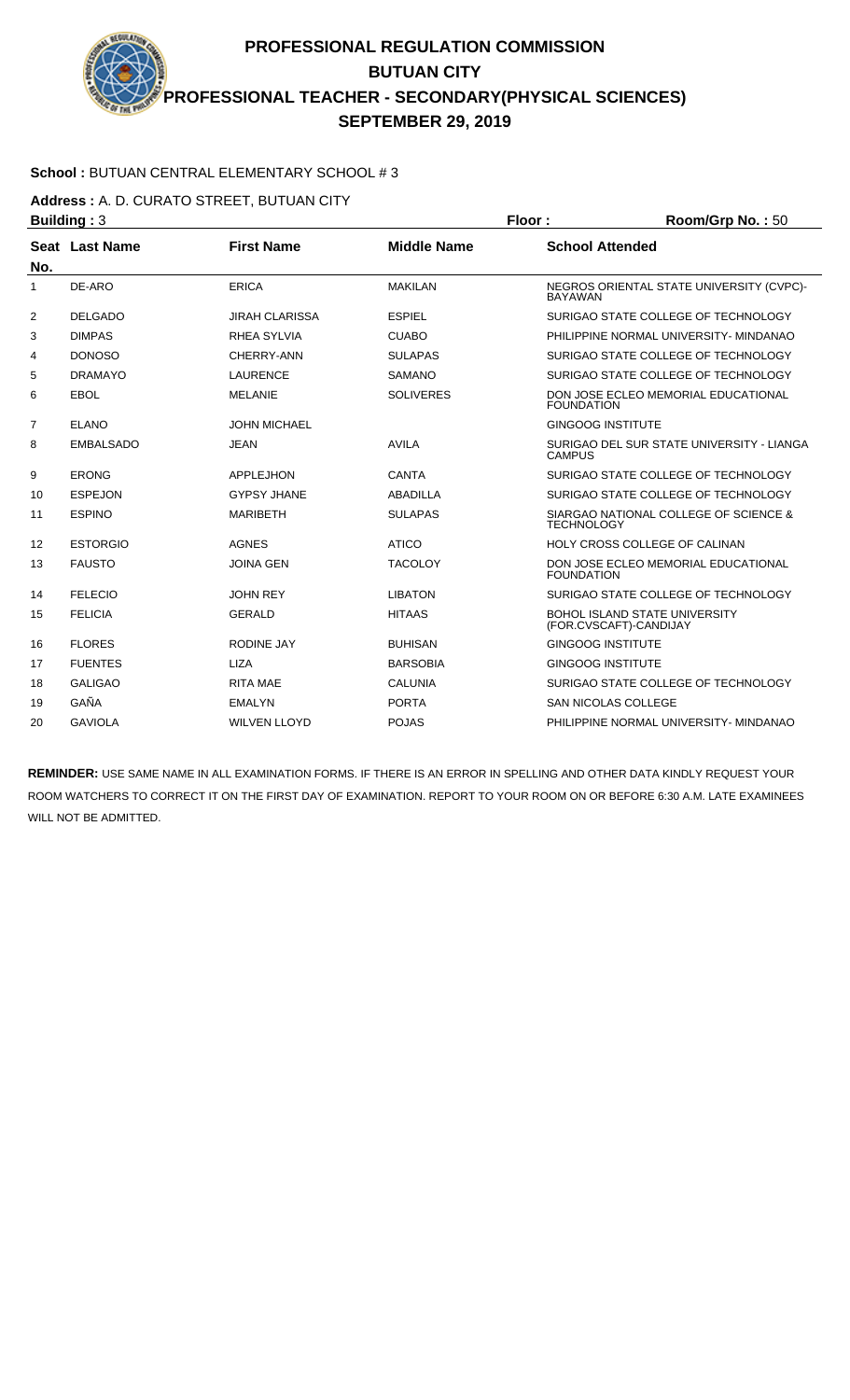#### **School :** BUTUAN CENTRAL ELEMENTARY SCHOOL # 3

**Address :** A. D. CURATO STREET, BUTUAN CITY

| <b>Building: 3</b> |                   |                       |                    | Floor:                   | Room/Grp No.: 51                           |  |
|--------------------|-------------------|-----------------------|--------------------|--------------------------|--------------------------------------------|--|
|                    | Seat Last Name    | <b>First Name</b>     | <b>Middle Name</b> | <b>School Attended</b>   |                                            |  |
| No.                |                   |                       |                    |                          |                                            |  |
| $\mathbf{1}$       | <b>GAYDA</b>      | <b>ALVIE JEAN</b>     | CRUIZ              |                          | PHILIPPINE NORMAL UNIVERSITY- MINDANAO     |  |
| 2                  | <b>GERALI</b>     | <b>NANCY</b>          | <b>RESMADERO</b>   | <b>GINGOOG INSTITUTE</b> |                                            |  |
| 3                  | <b>GERANDOY</b>   | <b>JENIFER</b>        | AÑASCO             | <b>GINGOOG INSTITUTE</b> |                                            |  |
| 4                  | <b>GERARCAS</b>   | <b>MARY JANE</b>      |                    |                          | SURIGAO STATE COLLEGE OF TECHNOLOGY        |  |
| 5                  | <b>GERONA</b>     | <b>HELMER</b>         | <b>BIOL</b>        |                          | SURIGAO STATE COLLEGE OF TECHNOLOGY        |  |
| 6                  | <b>GORGOLON</b>   | <b>NIKKA MAE</b>      | <b>ESPANTO</b>     |                          | SURIGAO STATE COLLEGE OF TECHNOLOGY        |  |
| 7                  | <b>GUANZON</b>    | <b>JAY ANN</b>        | <b>LANGRES</b>     | <b>GINGOOG INSTITUTE</b> |                                            |  |
| 8                  | <b>GUILLEN</b>    | <b>MITCHE ANN</b>     | <b>IRADIEL</b>     | <b>CANTILAN CAMPUS</b>   | SURIGAO DEL SUR STATE UNIVERSITY -         |  |
| 9                  | <b>GUINGUE</b>    | <b>ANDY</b>           | CACHO              | <b>CAMPUS</b>            | SURIGAO DEL SUR STATE UNIVERSITY - LIANGA  |  |
| 10                 | <b>GULTIA</b>     | <b>KRIS JORAVILLE</b> | <b>BERNAT</b>      |                          | PHILIPPINE NORMAL UNIVERSITY- MINDANAO     |  |
| 11                 | <b>GUNDAYA</b>    | <b>LOWNEE</b>         | <b>BALATERO</b>    | <b>GINGOOG INSTITUTE</b> |                                            |  |
| 12                 | <b>GUNO</b>       | <b>LOBBY BOY</b>      | <b>PALAC</b>       | <b>GINGOOG INSTITUTE</b> |                                            |  |
| 13                 | <b>HABAGAT</b>    | <b>GERALDINE</b>      | <b>GORGONIA</b>    | <b>GINGOOG INSTITUTE</b> |                                            |  |
| 14                 | <b>HUSAYAN</b>    | <b>HAROLD</b>         | <b>NALLA</b>       | OF TECHNOLOGY            | MINDANAO STATE UNIVERSITY-ILIGAN INSTITUTE |  |
| 15                 | <b>ISRAEL</b>     | <b>REYNAN</b>         | <b>AGUIMAN</b>     | <b>GINGOOG INSTITUTE</b> |                                            |  |
| 16                 | <b>JUMANGIT</b>   | <b>EDGAR JR</b>       | <b>ORANZA</b>      | <b>CANTILAN CAMPUS</b>   | SURIGAO DEL SUR STATE UNIVERSITY -         |  |
| 17                 | <b>LABASTILLA</b> | <b>KIM ANGEL</b>      | <b>PALARAN</b>     |                          | PHILIPPINE NORMAL UNIVERSITY- MINDANAO     |  |
| 18                 | <b>LACAG</b>      | <b>VENCIENT</b>       | <b>BALINTON</b>    |                          | PHILIPPINE NORMAL UNIVERSITY- MINDANAO     |  |
| 19                 | <b>LANDAS</b>     | <b>PEARL ANN</b>      | <b>ELLEVERA</b>    | <b>GINGOOG INSTITUTE</b> |                                            |  |
| 20                 | LANDIZA           | <b>JOANI JANE</b>     |                    | <b>GINGOOG INSTITUTE</b> |                                            |  |
|                    |                   |                       |                    |                          |                                            |  |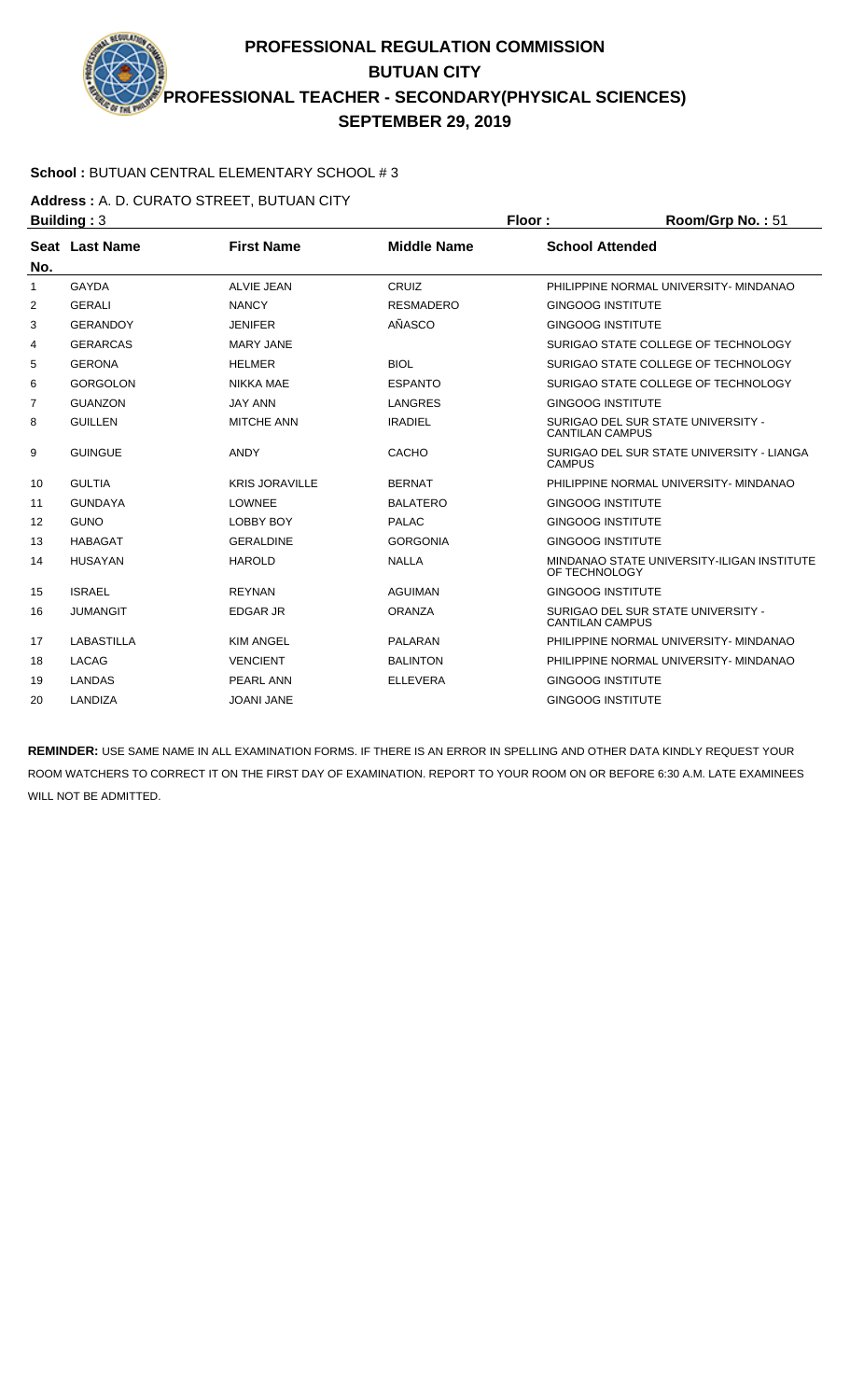#### **School :** BUTUAN CENTRAL ELEMENTARY SCHOOL # 3

**Address :** A. D. CURATO STREET, BUTUAN CITY

| <b>Building: 3</b> |                  |                           |                    | Floor:                   | Room/Grp No.: 52                        |
|--------------------|------------------|---------------------------|--------------------|--------------------------|-----------------------------------------|
|                    | Seat Last Name   | <b>First Name</b>         | <b>Middle Name</b> | <b>School Attended</b>   |                                         |
| No.                |                  |                           |                    |                          |                                         |
| 1                  | LANGUEZ          | <b>MARITCHEL</b>          | ALVARADO           |                          | SURIGAO STATE COLLEGE OF TECHNOLOGY     |
| 2                  | <b>LAPITAG</b>   | <b>FLORAMIE</b>           | <b>ENERO</b>       | <b>GINGOOG INSTITUTE</b> |                                         |
| 3                  | LARA             | <b>MARIANNIE</b>          | <b>CUPAY</b>       |                          | MINDANAO STATE UNIVERSITY-NAAWAN        |
| 4                  | LAWAS            | <b>JAHN MARIE</b>         | <b>VELASCO</b>     | <b>CAMPUS</b>            | SURIGAO DEL SUR STATE UNIVERSITY - MAIN |
| 5                  | LAZARTE          | <b>JESSA MAE</b>          | <b>TAGALOG</b>     |                          | MINDANAO STATE UNIVERSITY-MARAWI CITY   |
| 6                  | <b>LEONIS</b>    | <b>VILMA</b>              | <b>CADENAS</b>     | <b>CAMPUS</b>            | SURIGAO DEL SUR STATE UNIVERSITY - MAIN |
| 7                  | <b>LOBO</b>      | <b>JULIE MAE</b>          | <b>PEREZ</b>       |                          | PHILIPPINE NORMAL UNIVERSITY- MINDANAO  |
| 8                  | <b>LONGOS</b>    | <b>EMMARIE</b>            | <b>MIRANDAY</b>    |                          | SURIGAO STATE COLLEGE OF TECHNOLOGY     |
| 9                  | <b>LOPEZ</b>     | <b>ALBERT</b>             | <b>MANLIMOS</b>    |                          | SURIGAO STATE COLLEGE OF TECHNOLOGY     |
| 10                 | <b>MACEDA</b>    | <b>FLORENCIO II</b>       | COGOLLO            |                          | PHILIPPINE NORMAL UNIVERSITY- MINDANAO  |
| 11                 | <b>MALATON</b>   | <b>CHRISTINE</b>          | <b>ANAJAO</b>      | (DMMMPSC)                | MINDANAO POLYTECHNIC STATE COLLEGE      |
| 12                 | <b>MALUPA</b>    | <b>MICHAEL JAY</b>        | <b>ALARTINO</b>    |                          | PHILIPPINE NORMAL UNIVERSITY- MINDANAO  |
| 13                 | <b>MARCELO</b>   | <b>CAMEILLE REINN</b>     | <b>BAYUCOT</b>     | <b>GINGOOG INSTITUTE</b> |                                         |
| 14                 | <b>MARKGRAPH</b> | <b>HONEY LIE</b>          |                    |                          | PHILIPPINE NORMAL UNIVERSITY- MINDANAO  |
| 15                 | <b>MEDRANO</b>   | <b>MAIKA JESSA FRUIT</b>  | <b>ACEDILLA</b>    | <b>CAMPUS</b>            | SURIGAO DEL SUR STATE UNIVERSITY - MAIN |
| 16                 | <b>MENDOZA</b>   | <b>ALMIE</b>              | <b>LITERATO</b>    |                          | SURIGAO STATE COLLEGE OF TECHNOLOGY     |
| 17                 | <b>MOTA</b>      | <b>JOHN CHRISTOPHER</b>   | <b>TIEMPO</b>      |                          | MINDANAO STATE UNIVERSITY-NAAWAN        |
| 18                 | <b>MURILLO</b>   | MARY-ANN                  | <b>OPEDER</b>      |                          | SURIGAO STATE COLLEGE OF TECHNOLOGY     |
| 19                 | <b>NASAYAO</b>   | <b>GODSPEED STEELEREY</b> | <b>SULIMA</b>      |                          | SURIGAO STATE COLLEGE OF TECHNOLOGY     |
| 20                 | <b>NAVARRO</b>   | <b>RUTHCHILLE</b>         | <b>CALIPAYAN</b>   | <b>CANTILAN CAMPUS</b>   | SURIGAO DEL SUR STATE UNIVERSITY -      |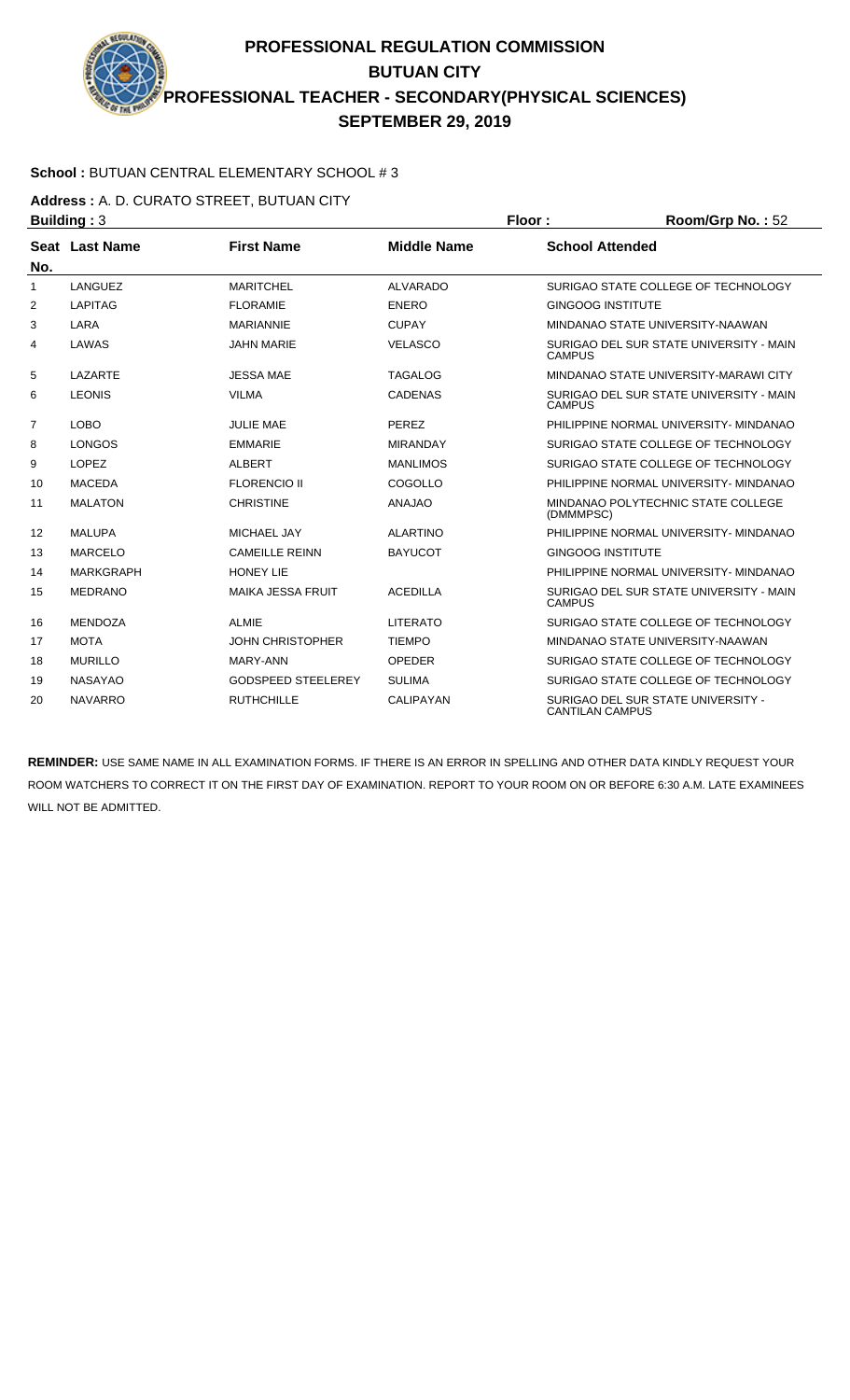#### **School :** BUTUAN CENTRAL ELEMENTARY SCHOOL # 3

**Address :** A. D. CURATO STREET, BUTUAN CITY

| <b>Building: 3</b> |                   |                       |                    | Floor:                   | Room/Grp No.: 53                        |
|--------------------|-------------------|-----------------------|--------------------|--------------------------|-----------------------------------------|
|                    | Seat Last Name    | <b>First Name</b>     | <b>Middle Name</b> | <b>School Attended</b>   |                                         |
| No.                |                   |                       |                    |                          |                                         |
| 1                  | <b>NAZARENO</b>   | <b>JEANETTE</b>       | <b>AYUBAN</b>      | <b>GINGOOG INSTITUTE</b> |                                         |
| 2                  | <b>NUMBRERA</b>   | <b>JOSUE</b>          | <b>GALGO</b>       |                          | SURIGAO STATE COLLEGE OF TECHNOLOGY     |
| 3                  | <b>OPAON</b>      | <b>WARREN</b>         | <b>BALBUENA</b>    | <b>GINGOOG INSTITUTE</b> |                                         |
| 4                  | <b>ORDINARIO</b>  | <b>VICSELYN</b>       | <b>SAMEJON</b>     | <b>CAMPUS</b>            | SURIGAO DEL SUR STATE UNIVERSITY - MAIN |
| 5                  | <b>ORILLOSA</b>   | <b>JOHN MARK</b>      | <b>PACIENTE</b>    |                          | PHILIPPINE NORMAL UNIVERSITY- MINDANAO  |
| 6                  | <b>PALTIQUERA</b> | <b>ROSLYN</b>         | <b>MABANAN</b>     | <b>FOUNDATION</b>        | DON JOSE ECLEO MEMORIAL EDUCATIONAL     |
| $\overline{7}$     | <b>PAROJINOG</b>  | <b>VERGENIA</b>       | <b>DACILLO</b>     | <b>GINGOOG INSTITUTE</b> |                                         |
| 8                  | <b>PARONDA</b>    | <b>ESKERENWIL</b>     | ARMENDAREZ         | <b>CANTILAN CAMPUS</b>   | SURIGAO DEL SUR STATE UNIVERSITY -      |
| 9                  | <b>PEDERE</b>     | ANNALYN               | <b>AVE</b>         |                          | SURIGAO STATE COLLEGE OF TECHNOLOGY     |
| 10                 | <b>PEDRONIO</b>   | <b>RACHELLE LYN</b>   | <b>LISONDRA</b>    |                          | SURIGAO STATE COLLEGE OF TECHNOLOGY     |
| 11                 | PEGARRO           | <b>REY-ANN</b>        | <b>FRIAS</b>       | <b>CANTILAN CAMPUS</b>   | SURIGAO DEL SUR STATE UNIVERSITY -      |
| 12                 | <b>PENDIJITO</b>  | <b>HANNAH CLARICE</b> | <b>BACATAN</b>     |                          | PHILIPPINE NORMAL UNIVERSITY- MINDANAO  |
| 13                 | <b>PINGAL</b>     | <b>PAUL JAMES</b>     | COLANTRO           |                          | SURIGAO STATE COLLEGE OF TECHNOLOGY     |
| 14                 | PLAZA             | <b>CHERYL</b>         | <b>BAGASBAS</b>    | <b>CANTILAN CAMPUS</b>   | SURIGAO DEL SUR STATE UNIVERSITY -      |
| 15                 | PLAZA             | <b>GLAIZA</b>         | <b>FRIAS</b>       |                          | PHILIPPINE NORMAL UNIVERSITY- MINDANAO  |
| 16                 | <b>POGOSA</b>     | <b>MARISSA</b>        | <b>NOGALIZA</b>    |                          | SURIGAO STATE COLLEGE OF TECHNOLOGY     |
| 17                 | <b>PORMIENTO</b>  | <b>CLARISSA MAY</b>   | <b>MERCADER</b>    |                          | PHILIPPINE NORMAL UNIVERSITY- MINDANAO  |
| 18                 | <b>PORTA</b>      | <b>RESLYN</b>         | YBAÑEZ             |                          | SURIGAO STATE COLLEGE OF TECHNOLOGY     |
| 19                 | <b>RESARE</b>     | <b>DYMNAH</b>         | <b>PILOTIN</b>     |                          | NORTHEASTERN MINDANAO COLL.             |
| 20                 | <b>REYES</b>      | <b>VENUS</b>          | <b>RIZARDO</b>     |                          | PHILIPPINE NORMAL UNIVERSITY- MINDANAO  |